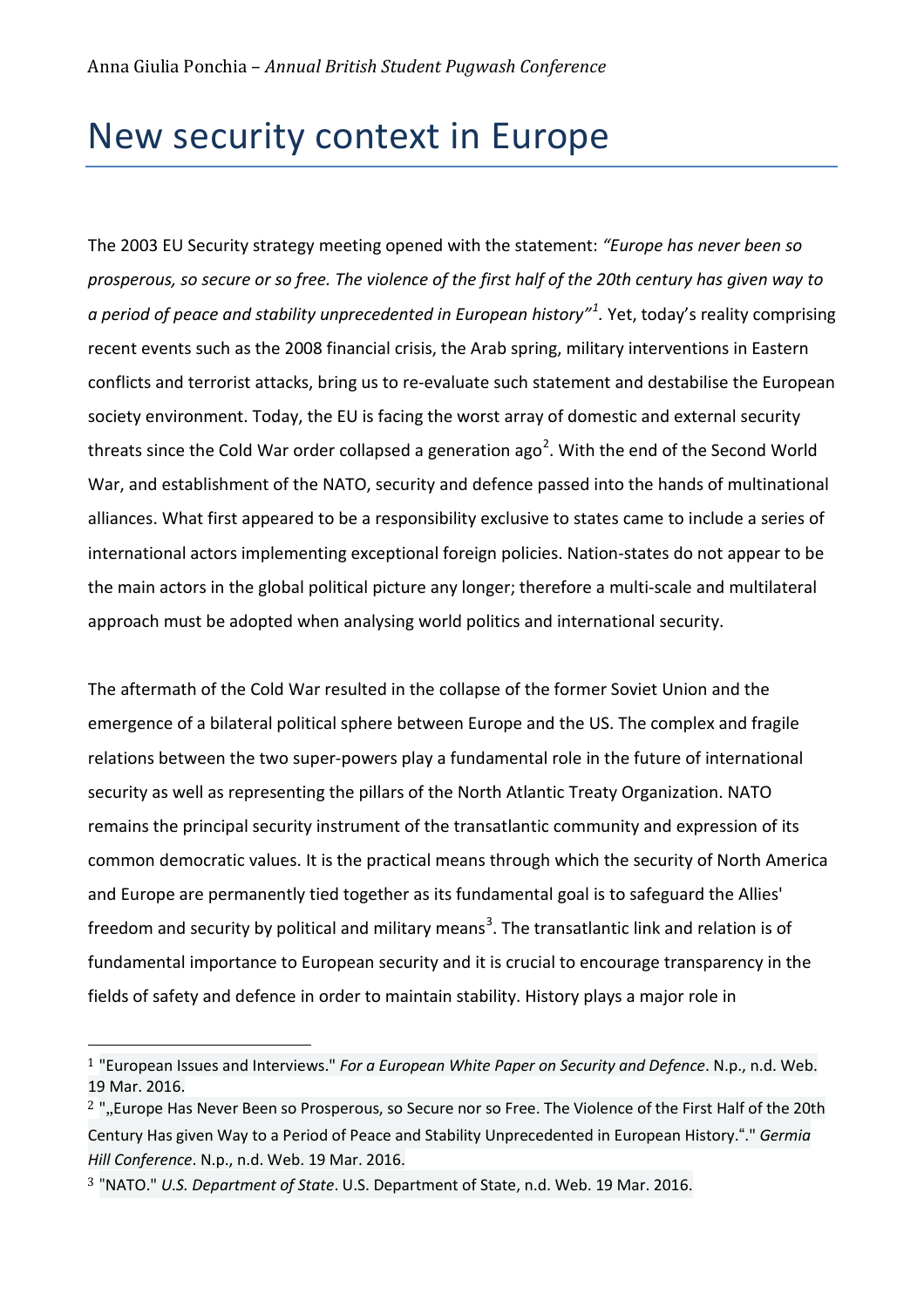#### Anna Giulia Ponchia – *Annual British Student Pugwash Conference*

understanding the security environment in European countries, as its historical relations with overseas countries still affects today's political decision-making regarding defence and military intervention. Deep entrenched relations, such as the historical alliance between the US and Britain or the military tension between Russia and the US, still play a major role when deciding on strategic interventions.

The reduction of European countries' relative power compared to the rest of the world, especially to BRIC countries, has been accentuated by the constant reduction of their defence spending over the last 20 years. Such implementation leaves the EU with barely no prospect of being able to conduct coercive measures alone<sup>[4](#page-1-0)</sup>, leading EU countries to be unable to provide aid and support in operations lead by others. Single states in the EU are loosing media and public support in engaging with high risk operations, and are increasingly reliable on external assistance as shown in the recent interventions in Libya and Mali clearly portraying a strong need for external help. A coordinated defence spending could possibly increase capability for Europe to exercise a strong power, notwithstanding this does not appear in the member states agenda.

The new security context in Europe is deeply affected by the current refugee crisis seeing millions of people entering European borders in search for political asylum. Europe is experiencing one of the most significant influxes of migrants and refugees in its history. Pushed by civil war and terror and pulled by the promise of a better life, huge numbers of people have fled the Middle East and Africa, risking their lives along the way<sup>[5](#page-1-1)</sup>. Such mass movement lead to tightening of border control, partially due to security threats, such as terrorism. However, in today's globalized and interconnected world, it is hard find a solution in which we can remove borders without reducing security. The EU's attempt to implement strategies, such as Friday's agreement to return migrants from Greece to Turkey in exchange for aid and political concessions, has although been criticized and condemned. Amnesty International, has accused the EU of "turning its back on a global refugee crisis, and wilfully ignoring its international obligations"<sup>[6](#page-1-2)</sup>. Despite this kind of criticisms, it is clear that the crisis must be dealt with at European level and not a national one. To progress toward a possible solution there is need to creating trust and condemning prejudices by increasing

<span id="page-1-0"></span> <sup>4</sup> "European Issues and Interviews." *For a European White Paper on Security and Defence*. N.p., n.d. Web. 19 Mar. 2016.

<span id="page-1-2"></span><span id="page-1-1"></span><sup>5</sup> "Why Is EU Struggling with Migrants and Asylum?" *BBC News*. BBC, 03 Mar. 2016. Web. 19 Mar. 2016. 6 "Migrant Crisis: Turkey and EU Reach Deal on Returns." *BBC News*. BBC, 18 Mar. 2016. Web. 19 Mar. 2016.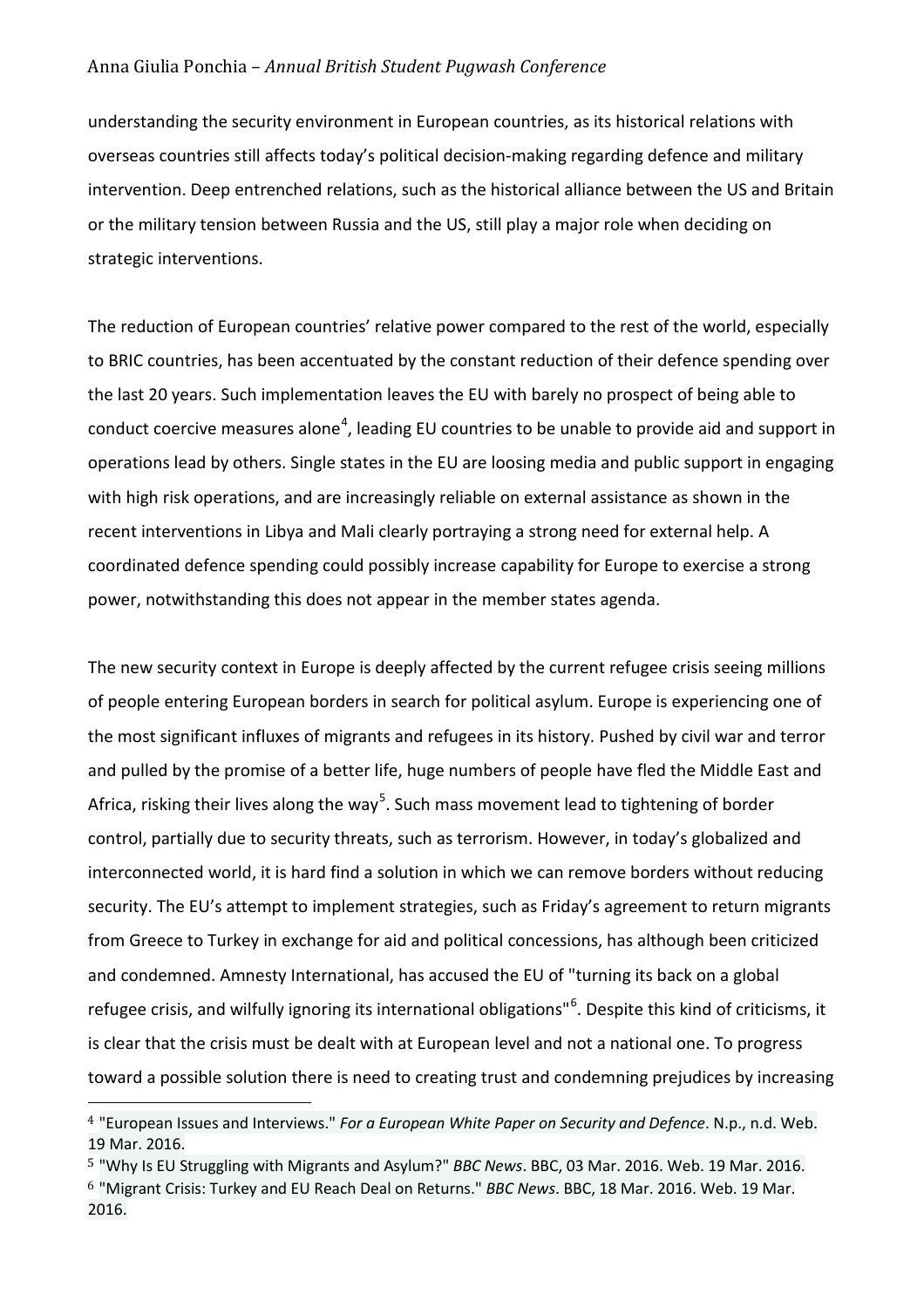#### Anna Giulia Ponchia – *Annual British Student Pugwash Conference*

public awareness around any intended European ethical value: 'Mare Nostrum' cannot become a 'Mare Mortum'.

International and European security threats are deeply rooted in the relation between the refugee crisis and 'War on Terror'. Uncontrolled migration and human trafficking is often portrayed as consequence of the aftermath of civil wars and national instability in the countries where religious fundamentalism prevailed. The recent attacks in Paris, Copenhagen and Tunisia have highlighted the growing threat from the Islamic jihadist terrorist groups, but also how vulnerable Western societies are. Threat has now shifted from structured militia and networks to smaller local groups and individual 'actors', able to conduct successful attacks despite widespread law enforcement and intelligence measures <sup>[7](#page-2-0) [8](#page-2-1)</sup>. Likewise, Russia's return to belligerence, to a backdrop of armed confrontation in Ukraine, has similarly shown that the resurgence of armed conflict in Europe is no longer an improbable hypothesis, but demands a reassessment of the defence system of the countries of Europe<sup>[9](#page-2-2)</sup>.

The changing nature of the security context in Europe has given space to recent advances in technology and modern warfare with the aim to prevent terrorist attack and increase security measures. However, the use of drones and modern warfare to target specific civilians has raised high levels of opposition for the high number of causalities they caused.

Today, issues on defence and security must remain a priority in the agenda of national and European leaders. Prevention is the key to guarantee the necessary security levels in the European territory, and this can be carried out by providing aid and support to those countries. We must analyse whether the EU requires military capabilities and for what purpose, and start to seriously envisage peace restoration operations and contingency planning.

There is an obvious complementarity between Europeans issues, particularly in terms of defence. Instead of opposing individual interests, that see South-European countries concerned about the Mediterranean and the Eastern European ones concerned about Russia, Europe should seek an

i<br>I

<span id="page-2-0"></span><sup>7</sup> "Where Fukushima Meets Stuxnet: The Growing Threat of Cyber War."*Foreign Policy Where Fukushima Meets Stuxnet The Growing Threat of Cyber War Comments*. N.p., n.d. Web. 19 Mar. 2016.

<span id="page-2-1"></span><sup>8</sup> *Actor Terrorists Journal of Forensic Sciences* 59.2 (2014): 425-35. Web.

<span id="page-2-2"></span><sup>9</sup> "European Issues and Interviews." *For a European White Paper on Security and Defence*. N.p., n.d. Web. 19 Mar. 2016.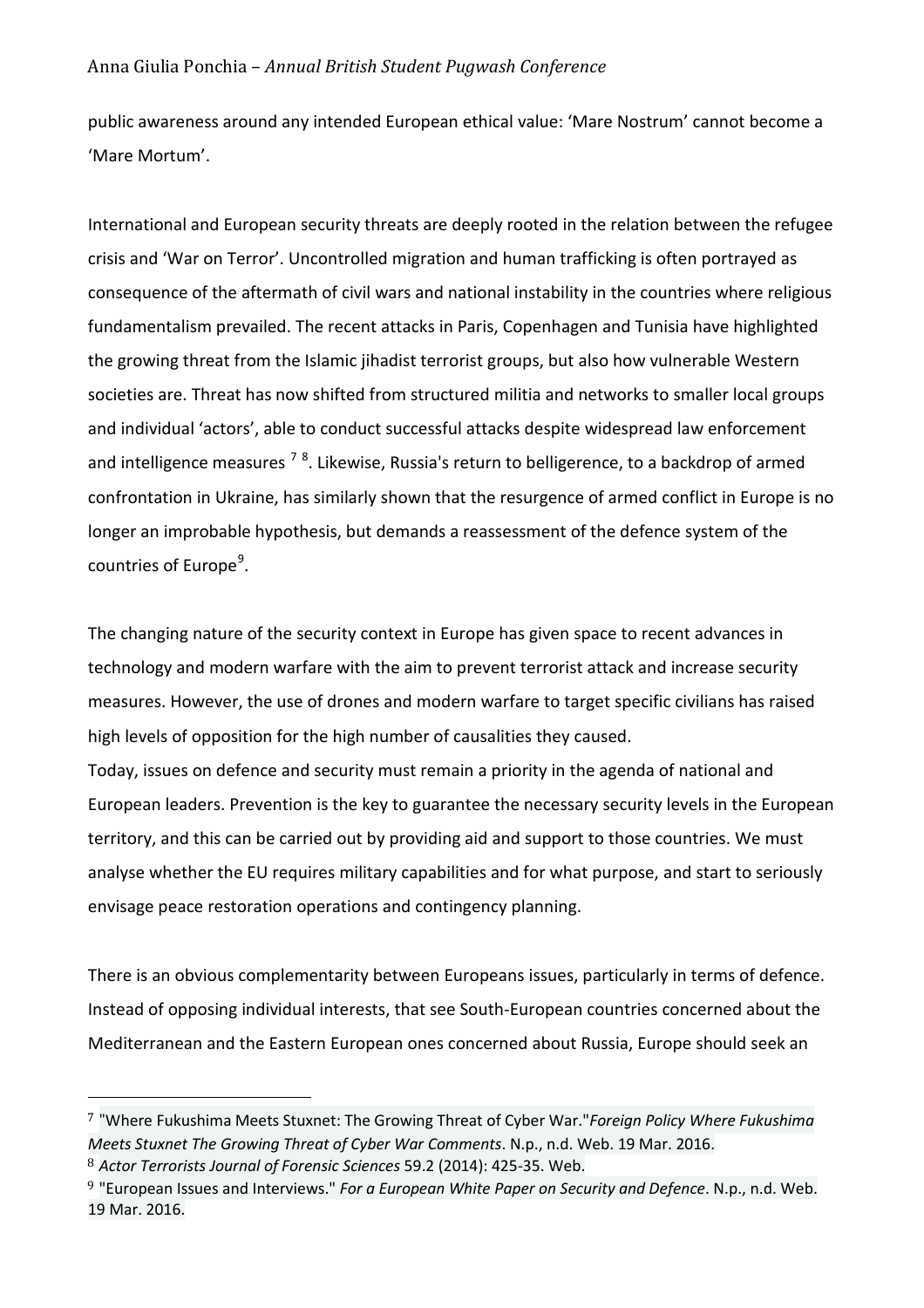### Anna Giulia Ponchia – *Annual British Student Pugwash Conference*

overall vision for the security of the European continent<sup>[10](#page-3-0)</sup> by advancing the concept of 'unity' in the union. A strategic plan should be developed to establish a set of priorities to guide EU actions, with a strong focus on responding to developments in the immediate neighbourhood<sup>11</sup>. To conclude, the new security challenges in Europe, such as those of terrorism and migration, can only be overcome through cooperation and a delineated approach to splinter resilience in the European countries but also in the populations. The current situation is close to a 'perfect storm' that Europe can only avoid if it will be able to withstand the full range of changes and implement a strong, united and strategic plan over the long term.

<span id="page-3-0"></span> <sup>10</sup> "European Issues and Interviews." *For a European White Paper on Security and Defence*. N.p., n.d. Web. 19 Mar. 2016.

<span id="page-3-1"></span><sup>11</sup>Anthony, Ian, Camille Grand, and Patricia Lewis. *Towards a New European Security Strategy?: Assessing the Impact of Changes in the Global Security Environment*. Luxembourg: Publications Office, 2015. Web.